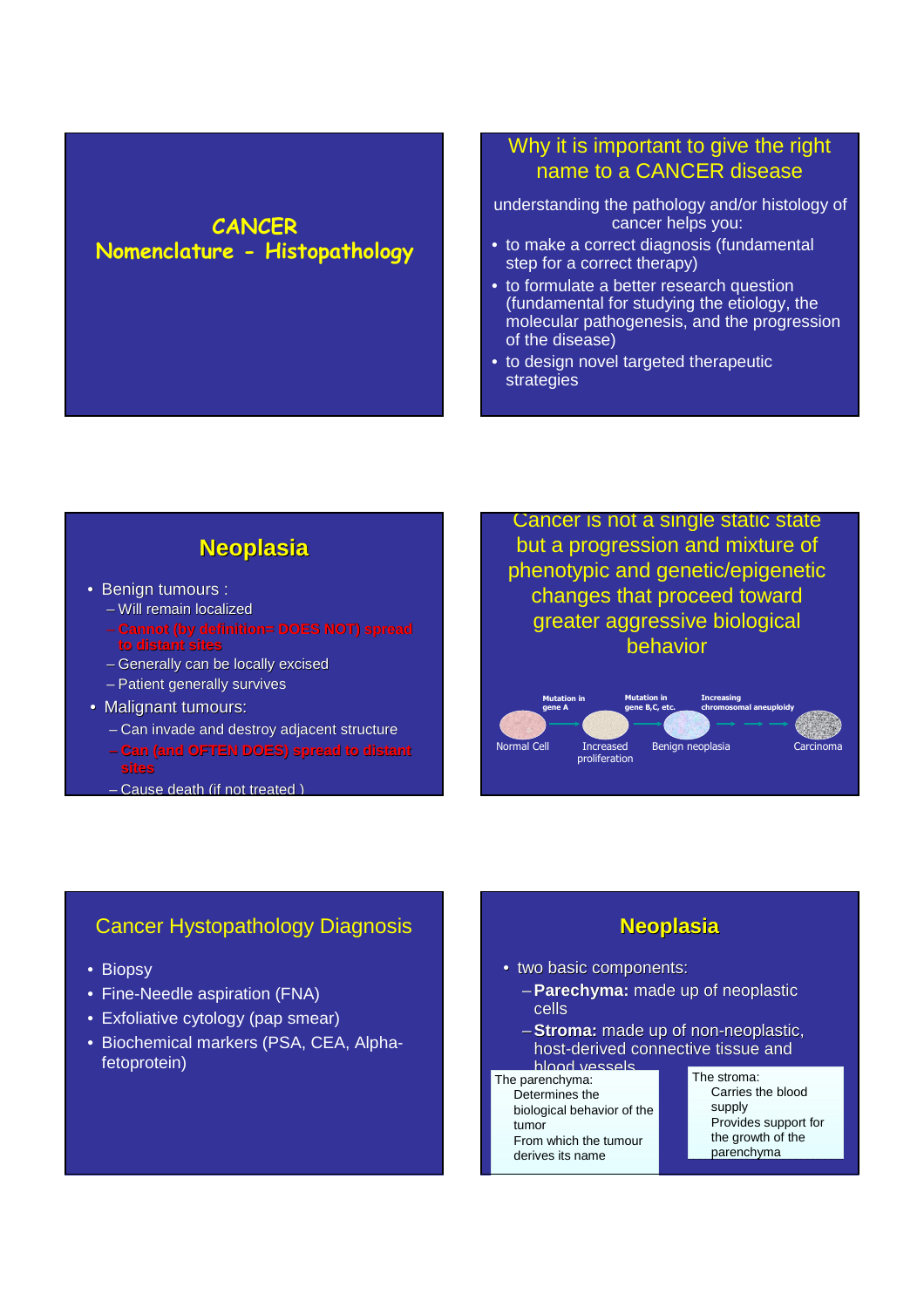### **NOMENCLATURE**

The most basic classification of human cancer is the **organ or body location** in which the cancer arises

#### **1. Principle of nomenclature**

#### **(1) Benign tumors**

Attaching the suffix "-oma" to the type of cell (glandular, muscular, stromal, etc) plus the organ: e.g., adenoma of thyroid. More detail:

The name of organ and derived tissue/ cell + morphologic character + oma

e. g. skin papilloma, ovarian cyst adenoma

#### **(2) Malignant tumors (cancers)**

- ① Carcinoma: Malignant tumors of epithelial cell origin
- The name of organ and derived tissue/ cell + carcinoma.
- e. g. adenocarcinoma of thyroid.
- More details:

The name of organ and derived tissue/ cell + morphologic futures + carcinoma

e. g. papillary carcinoma of skin, ovarian cystadenocarcinoma, oat (small) cell carcinoma of lung, signet ring cell (cell with a large vacuole) carcinoma of stomach

② **Sarcoma:** malignant tumors arising in mesenchymal tissue or its derivatives

The name of organ and derived tissue/ cell + sarcoma e. g. leiomyosarcoma of uterus

#### **(3) Special nomenclature**

① Blastoma: tumours rigging in immature tissue or nervous tissue, most of them are malignant

e.g. medulloblastoma retinoblastoma, nephroblastoma

- <sup>2</sup> Some tumors attaching the suffix-oma. But malignant
	- e. g. seminoma, lymphoma, melanoma, dysgerminoma, endodermal sinus tumor
- ③ Some malignant tumors, but called disease. e. g. leukemias, paget's disease
- ④ Some malignant tumors nominated by scientists' name
	- e. g. Hodgkin's disease, Ewing's tumor
- ⑤ Mixed tumors: tumors which derived from one germ layer may undergo divergent defferentiation creating
	- e. g. mixed tumor of salivery gland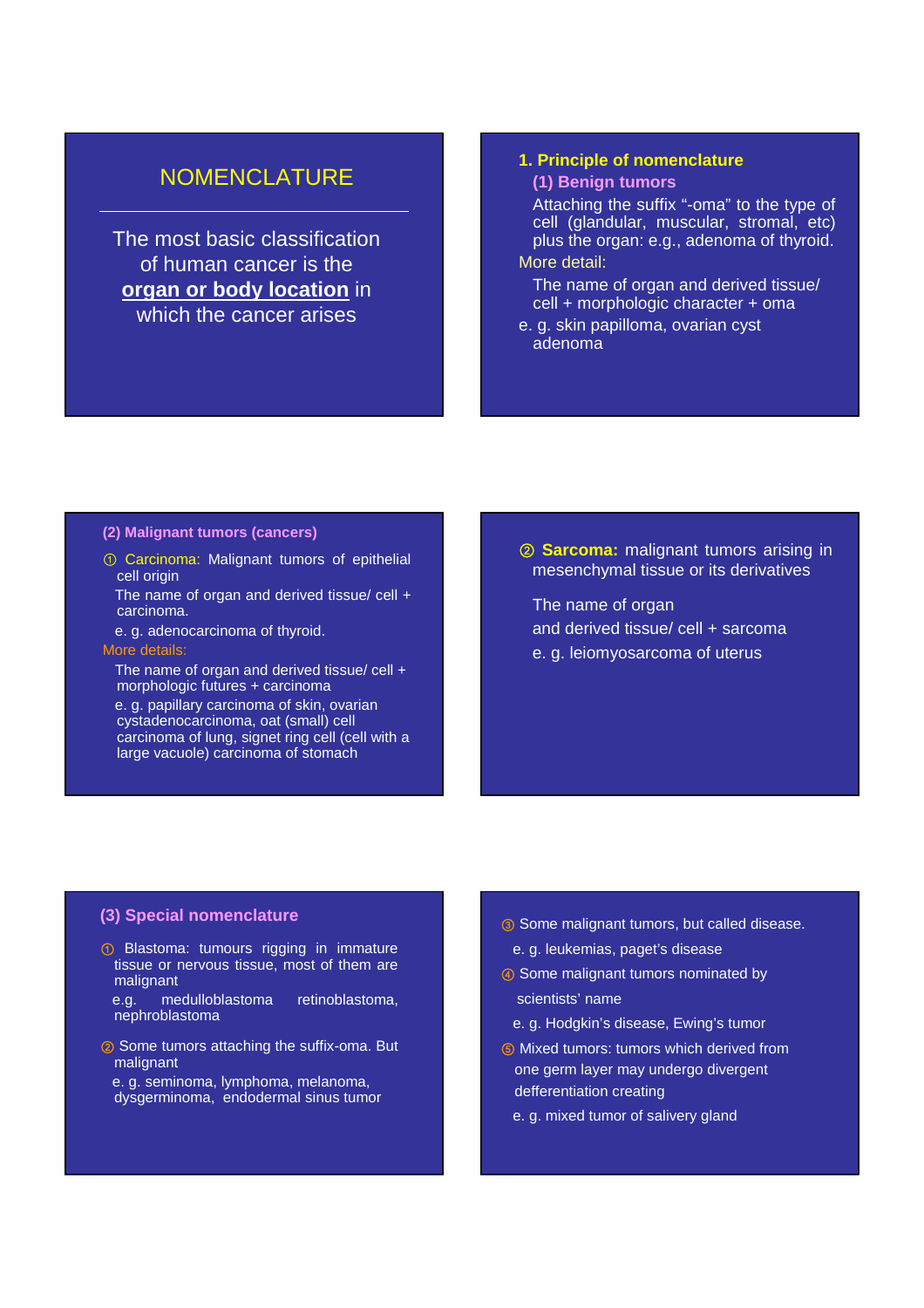- ⑥ Teratomas: tumors containing mature or immature cells or tissues representative of more than one germ layer and sometimes all the three layers.
- ⑦ Hamartoma: tumor-like malformation composed of a haphazard arrangement of tissues indigenous to the particular site, which is totally benign.

| Neoplasia nomenclature                    |                                                            |  |
|-------------------------------------------|------------------------------------------------------------|--|
| - historic eponyms – "first described by" |                                                            |  |
| Hodgkin's<br>disease                      | Malignant lymphoma (HL) of B Ly cell origin                |  |
| <b>Burkitt tumor</b>                      | NHL - B Ly cell in children (jaw and GIT)                  |  |
| <b>Ewing tumor</b>                        | <b>Bone tumor (PNET)</b>                                   |  |
| Grawitz tumor                             | Kidney tumor - clear cell adenocarcinoma                   |  |
| Kaposi sarcoma                            | Malignant tumor derived from vascular epithelium<br>(AIDS) |  |
| <b>Brenner tumor</b>                      | Ovarian tumor derived from Brenner cells                   |  |
| <b>Askin tumor</b>                        | <b>Malignant chest wall tumor of PNET</b>                  |  |
| <b>Merkel tumor</b>                       | Skin tumor derived from Merkel cell                        |  |

| <b>Benign</b><br>related<br><b>Malignant</b>                                                                                                                                                | <b>Malignant</b>                                                                                                                                                         |
|---------------------------------------------------------------------------------------------------------------------------------------------------------------------------------------------|--------------------------------------------------------------------------------------------------------------------------------------------------------------------------|
| • Fibrosarcoma<br>• Liposarcoma<br>• Adenoma<br>• Chondrosarcoma<br>• Renal tubular<br>• Osteogenic sarcoma<br>adenoma<br>• Angiosarcoma<br>• Invasive<br>• Hydatidiform mole<br>meningioma | • Squamous cell<br>carcinoma<br>• Basal cell carcinoma<br>• Adenocarcinoma<br>• Renal cell carcinoma<br>• Hepatocellular<br>carcinoma<br>• Choriocarcinoma<br>• Seminoma |
| • Synovial sarcoma<br>• Mesothelioma                                                                                                                                                        | • Liver cell adenoma                                                                                                                                                     |

#### Macroscopic Criteria for Classification of: Benign Malignant

- Structure typical of tissue of origin
- Encapsulated
- Slow growth
- No metastasis
- -
- 
- 

#### Microscopic Criteria for Classification of: Benign Malignant

- Well differentiated
- Uniform
- N:C = 1:4 or 1:6 • Rare normal mitotic
- figures • Normal orientation
- Abundant stroma
- 
- 
- 
- 
- 
- 
-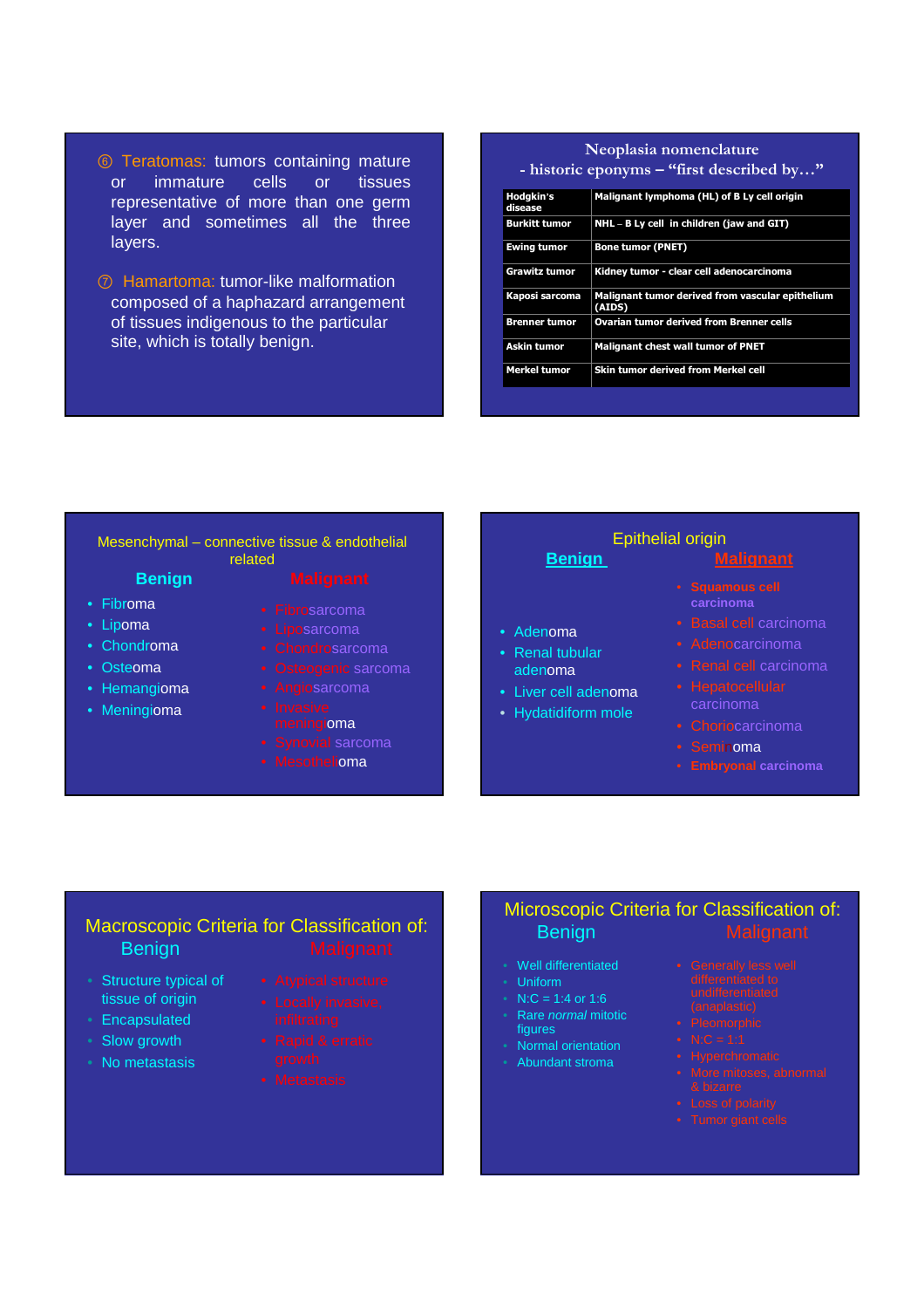#### **The first step toward epithelial neoplasia is cellular transformation**

Traditionally, two forms of cellular transformation have been recognized that are potentially reversible, but may be steps toward a neoplasm. These are:

- **Metaplasia**: the exchange of *normal epithelium* for another type of epithelium. Metaplasia is reversible when the stimulus for it is taken away.
- **Dysplasia**: a  $\frac{1}{2}$ , which is still reversible if the factors driving it are eliminated.

However, **Hyperplasia**: **p**, may also reflect an early stage of transformation.

#### Dysplasia

- "disordered growth"
- Loss in uniformity of the individual cells
- Loss of architectural orientation
- Pleomorphism
- **Hyperchromatic**
- Increased mitoses (normal)

#### Carcinoma in situ

- Dysplastic changes involve entire thickness of epithelium
- If left untreated, will progress to invasive cancer

## **Neoplasia**

- Dysplasia :
	- Definiton: a loss in the uniformity of the individual cells and a loss in their architectural orientation.
	- Non-neoplastic
	- Occurs mainly in the epithelia
	- Dysplastic cells shows a degree of : pleomorphism, hyperchrmasia,increased mitosis and loss of polarity.

## **Dysplasia**

- Clinical significance:
	- It is a premalignant condition.
	- The risk of invasive cancer varies with:
- $\checkmark$  grade of dysplasia (mild, moderate, sever)
- $\checkmark$  duration of dysplasia
- $\checkmark$  site of dysplasia

## **Neoplasia**

- Dysplasia does not mean cancer
- Dyplasia does not necessarily progress to cancer
- Dysplasia may be reversible
- If dysplastic changes involve the entire thickness of the epithelium it is called : CARCINOMA IN-SITU

#### Dysplasia Features:

- -
- 
- 
- Disordered maturation.

#### • **Nuclear abnormality**

- Increased N/C ratio
- Irregular nuclear membrane
- Increased chromatin content
- **Cytoplasmic abnormalities** due to failure of normal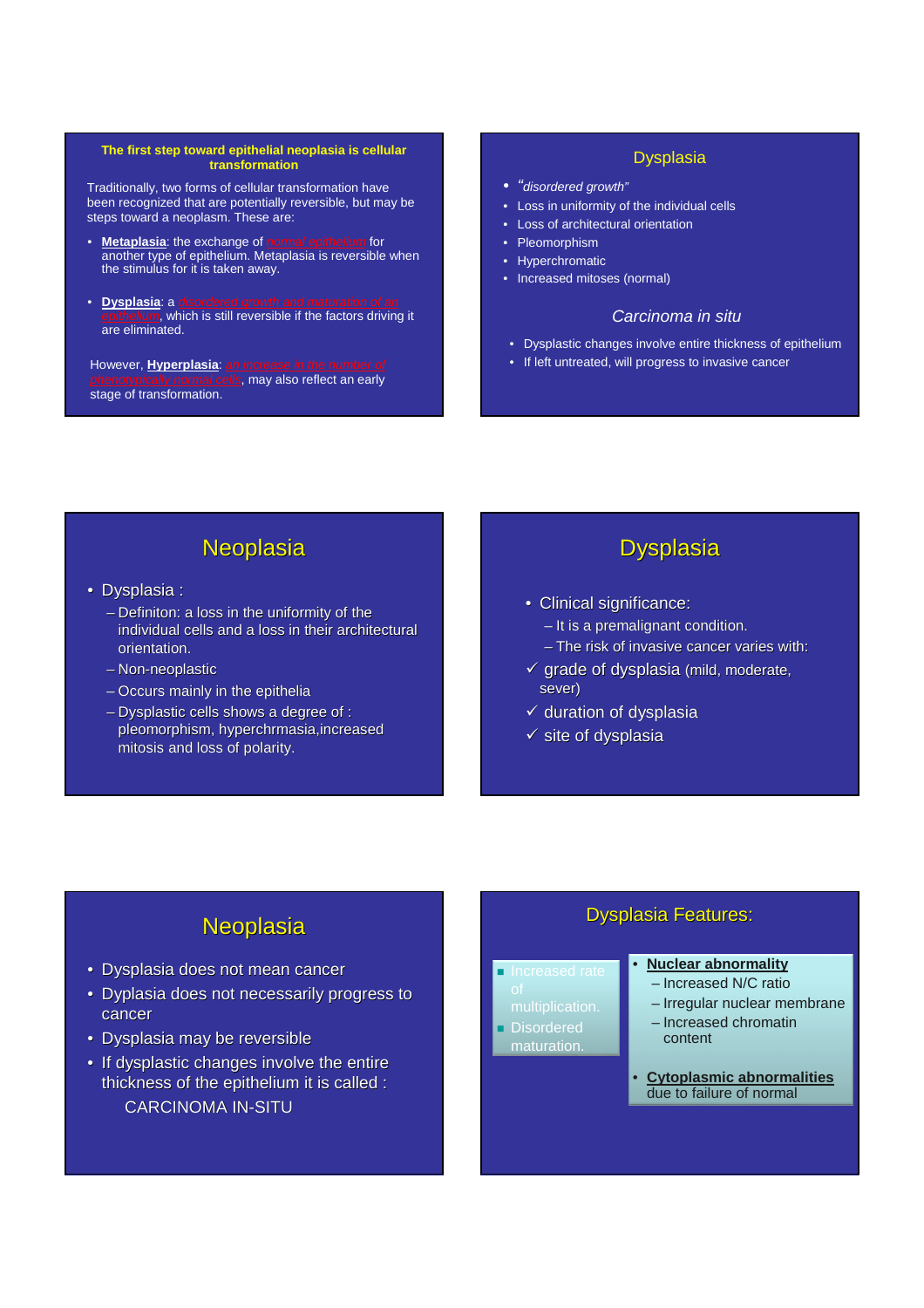# CHANGES IN UTERINE CERVIX Network of the Neoplasia



- Carcinoma in-situ
	- Definition: an intraepithelial malignancy in which malignant cells involve the entire thickness of the epithelium without penetration of the basement membrane.
	- Applicable only to epithelial neoplasms.

## **Metastases**

- A primary neoplasm is more likely to appear within an organ as a solitary mass.
- The presence of metastases are the best indication that a neoplasm is malignant. The original clone of cells that developed into a neoplasm may not have had the ability to metastasize, but continued proliferation of the neoplastic cells and acquisition of more genetic mutations within the neoplastic cells can give them the ability to metastasize.

## Spread of Tumors

- Direct invasion infiltration & destruction of surrounding tissue
- Metastasis noncontiguous spread to other organ/body locations
	- Lymphatics carcinomas, lymphatic drainage
	- Veins & arteries sarcomas, renal cell
	- Implantation "open field", ovarian carcinomas, appendix = pseudomyxoma peritonei

#### **Nomenclature of tumors**

| <b>Tissue of Origin</b>                                                                     | <b>Benign</b>                                    | <b>Malignant</b>                                                    |
|---------------------------------------------------------------------------------------------|--------------------------------------------------|---------------------------------------------------------------------|
| Composed of One parenchymal cell<br>Type                                                    |                                                  |                                                                     |
| <b>Mesenchymal tumors</b><br>Connective tissue and derivatives                              | <b>Fibroma</b><br>Lipoma<br>Chondroma<br>Osteoma | Fibrosarcoma<br>Liposarcoma<br>Chondrosarcoma<br>Osteogenic sarcoma |
| <b>Endothelial and related tissues</b><br><b>Blood vessels</b><br>Lymph vessels<br>Synovium | Hemangioma<br>Lymphangioma                       | Angiosarcoma<br>Lymphangiosarcoma<br>Synovial sarcoma               |
| <b>Mesothelium</b><br><b>Brain coverings</b>                                                | Meningioma                                       | Mesothelioma<br>Invasive meningioma                                 |

#### **Nomenclature of tumors**

| <b>Benign</b>                                   | <b>Malignant</b>                   |
|-------------------------------------------------|------------------------------------|
| Leiomyoma<br>Rhabdomyoma                        | Leiomyosarcoma<br>Rhabdomyosarcoma |
| Squamous cell papilloma<br>Adenoma<br>Papilloma |                                    |
|                                                 | Cystadenoma                        |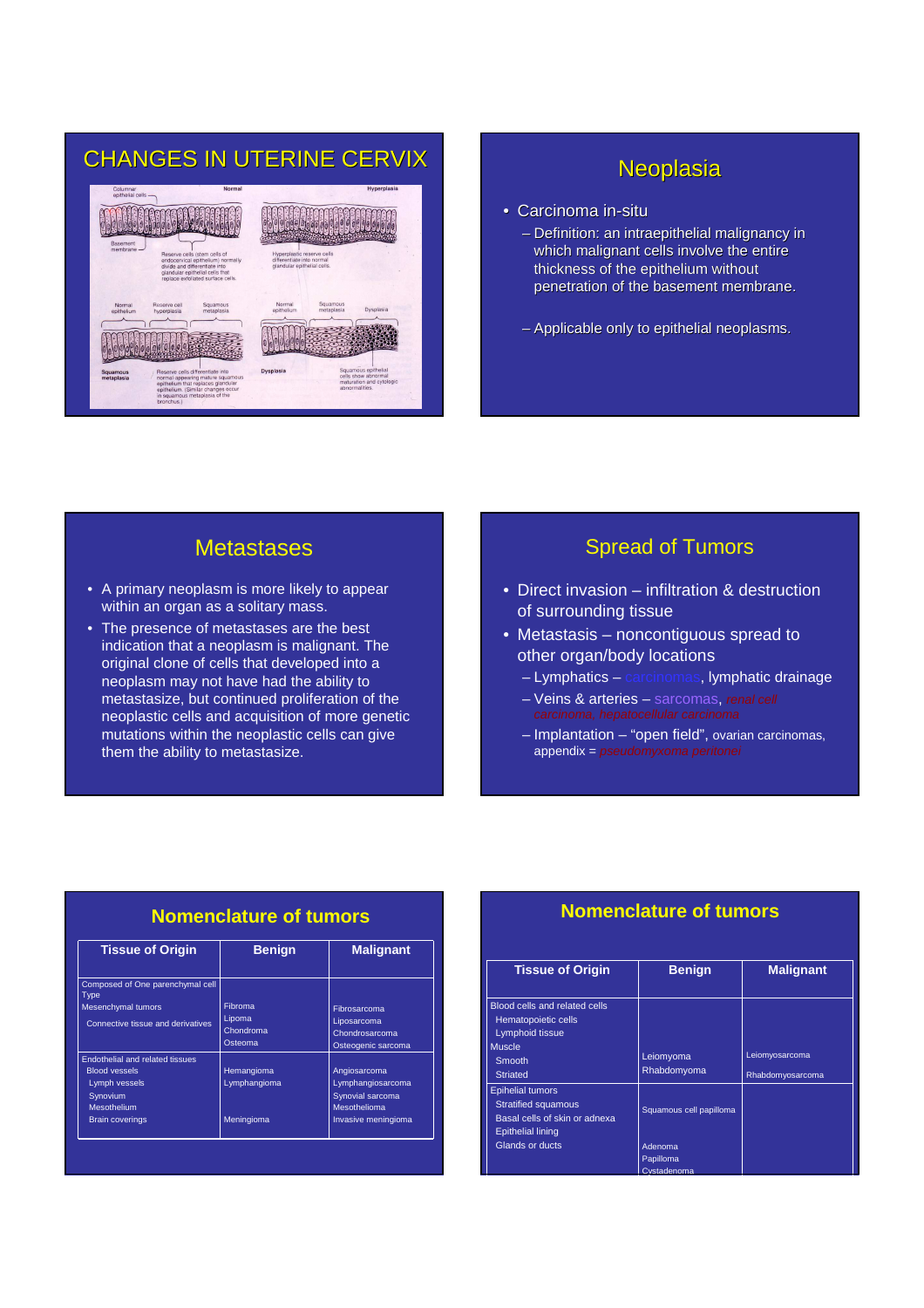#### **Nomenclature of tumors**

| <b>Benign</b>                       | <b>Malignant</b>                                              |
|-------------------------------------|---------------------------------------------------------------|
| Squamous cell papilloma             | Squamous cell or epidermoid<br>carcinoma Basal cell carcinoma |
| Adenoma<br>Papilloma<br>Cystadenoma | Adenocarcinoma<br>Papillary carcinoma<br>Cystadenocarcinoma   |
|                                     |                                                               |

#### **Nomenclature of tumors**

| <b>Tissue of Origin</b>                                                                                                                                                                                       | <b>Benign</b>                                                                                                          | <b>Malignant</b>                                                                                                                                                                                                                    |
|---------------------------------------------------------------------------------------------------------------------------------------------------------------------------------------------------------------|------------------------------------------------------------------------------------------------------------------------|-------------------------------------------------------------------------------------------------------------------------------------------------------------------------------------------------------------------------------------|
| <b>Respiratory passages</b><br><b>Neuroectoderm</b><br>Renal epithelium<br>Liver cells<br>Urinary tract epithelium (transitional)<br>Placental epithelium (trophoblast)<br>Testicular epithelium (germ cells) | <b>Nevus</b><br>Renal tubular adenoma<br>Liver cell adenoma<br>Transitional cell papilloma<br><b>Hydatidiform mole</b> | Bronchogenic carcinoma<br><b>Bronchial</b><br>adenoma<br>(carcinoid)<br>Malignant melanoma<br>Renal cell carcinoma<br>Hepatocellular carcinoma<br>Transitional cell carcinoma<br>Choriocarcinoma<br>Seminoma<br>Embryonal carcinoma |

## **Nomenclature of tumors**

| <b>Tissue of Origin</b>                                                                           | <b>Benign</b>                                           | <b>Malignant</b>                                                  |
|---------------------------------------------------------------------------------------------------|---------------------------------------------------------|-------------------------------------------------------------------|
| More Than One Neoplastic<br>Type- Mixed Tumors,<br>Cell<br>Usually Derived From One<br>Germ Layer |                                                         |                                                                   |
| Salivary glands                                                                                   | Pleomorphic adenoma (mixed<br>tumor of salivary origin) | Malignant<br>mixed<br>tumor<br><b>of</b><br>salivary gland origin |
| <b>Breast</b><br>Renal anlage                                                                     | Fibroadenoma                                            | Malignant cystosarcoma phyllodes<br>Wilms tumor                   |

#### **Nomenclature of tumors**

| <b>Tissue of Origin</b>                                                                                                                    | <b>Benign</b>                         | <b>Malignant</b>      |
|--------------------------------------------------------------------------------------------------------------------------------------------|---------------------------------------|-----------------------|
| <b>More Than One Neoplastic</b><br>Cell Type Derived From<br>More Than One<br>Germ<br>Layer-Tera-fogenous<br>Totipotential cells in gonads | dermoid<br><b>Mature</b><br>teratoma. | Immature<br>teratoma, |
| or in embryonic rests                                                                                                                      | cyst                                  | teratocarcinoma       |

## Neoplasia

- **Adenoma** : benign epithelial neoplasms producing gland pattern….OR … derived from glands but not necessarily exhibiting gland pattern
- **Papilloma** : benign epithelial neoplasms growing on any surface that produce microscopic or macroscopic finger-like pattern

## **TERATOMA**

#### • Teratoma:

- **Teratoma contains recognizable mature or immature cells or tissues representative of more than one germ-cell layer and some times all three.**
- **Teratomas originate from totipotential cells such as those normally present in the ovary and testis.**

**If all the components parts are well differentiated, it is a benign (mature) teratoma. If less well differentiated, it is an immature (malignant) teratoma.**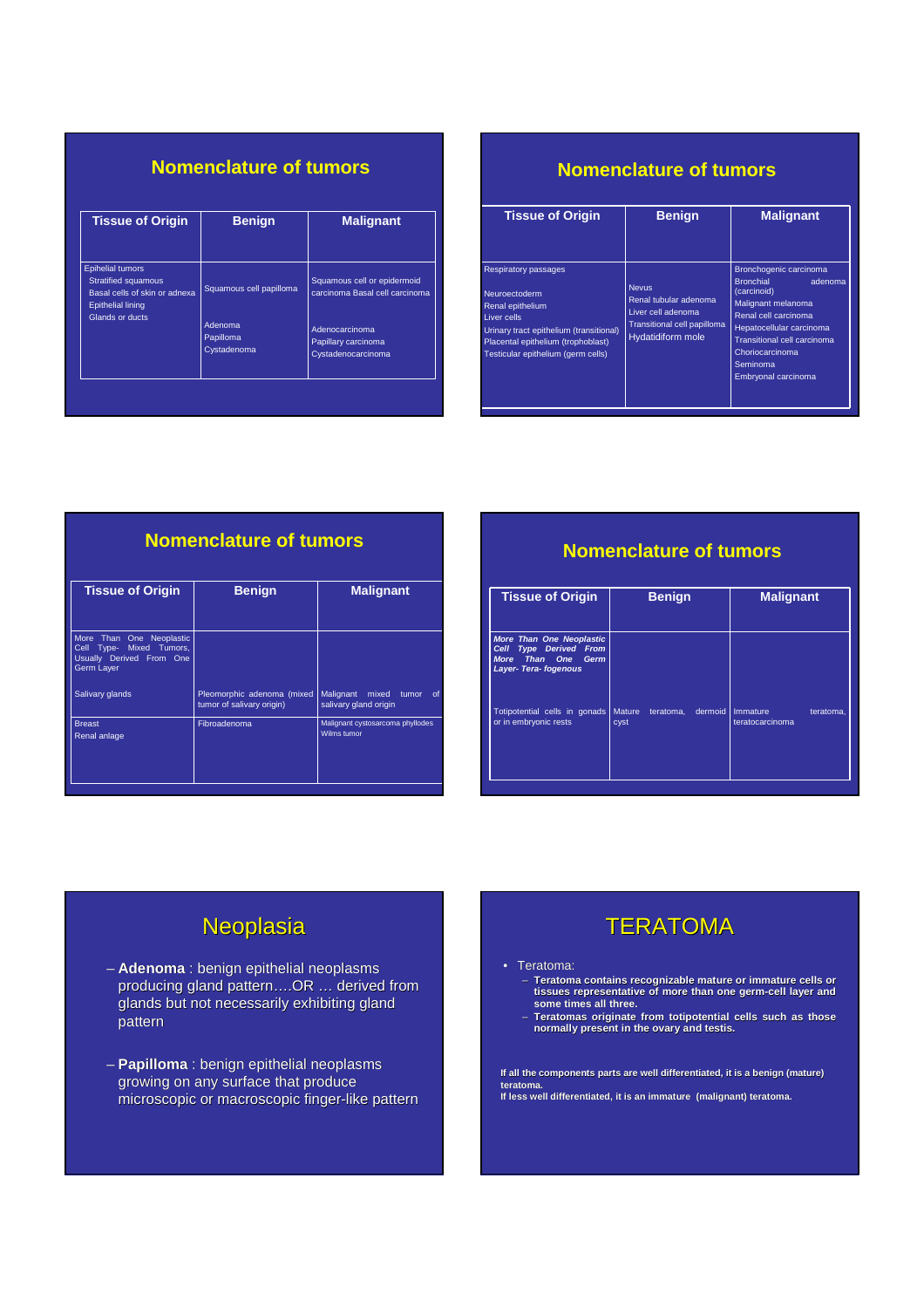#### **TERATOMA**

- **Such cells have the capacity to differentiate into any of the cell types found in the adult body. So they may give rise to neoplasms that mimic bone, epithelium, muscle, fat, nerve and other tissues.**
- **Most common sites are: ovary & testis**

#### **TERATOMA**

- **If all the components parts are well differentiated, it is a benign (mature) teratoma.**
- **If less well differentiated, it is an immature (malignant) teratoma.**

#### WHAT ARE HAMARTOMAS AND CHORISTOMA?

- **Hamartoma**: a mass composed of cells native to the organ
- e.g. pulmonary hamartoma.
- **Choristoma**: a mass composed of normal cells in a wrong location

Staging and Grading

- e.g. pancreatic choristoma in liver or stomach.
- Malformation and not neoplasm.

#### **Hamartoma and Choristoma**

• **They are distinguished from neoplasms by the fact that they do not exhibit continued growth. they are group of tumor-like tissue masses which may be confused with neoplasms**

## Staging and Grading

- Devised for malignant neoplasms
- The stage and/or grade generally determine the treatment and the prognosis
- In general, the higher the stage, the larger a neoplasm is and the farther it has likely spread.
- In general, the higher the grade, the more likely it is that the tumor is rapidly growing and will invade and metastasize.